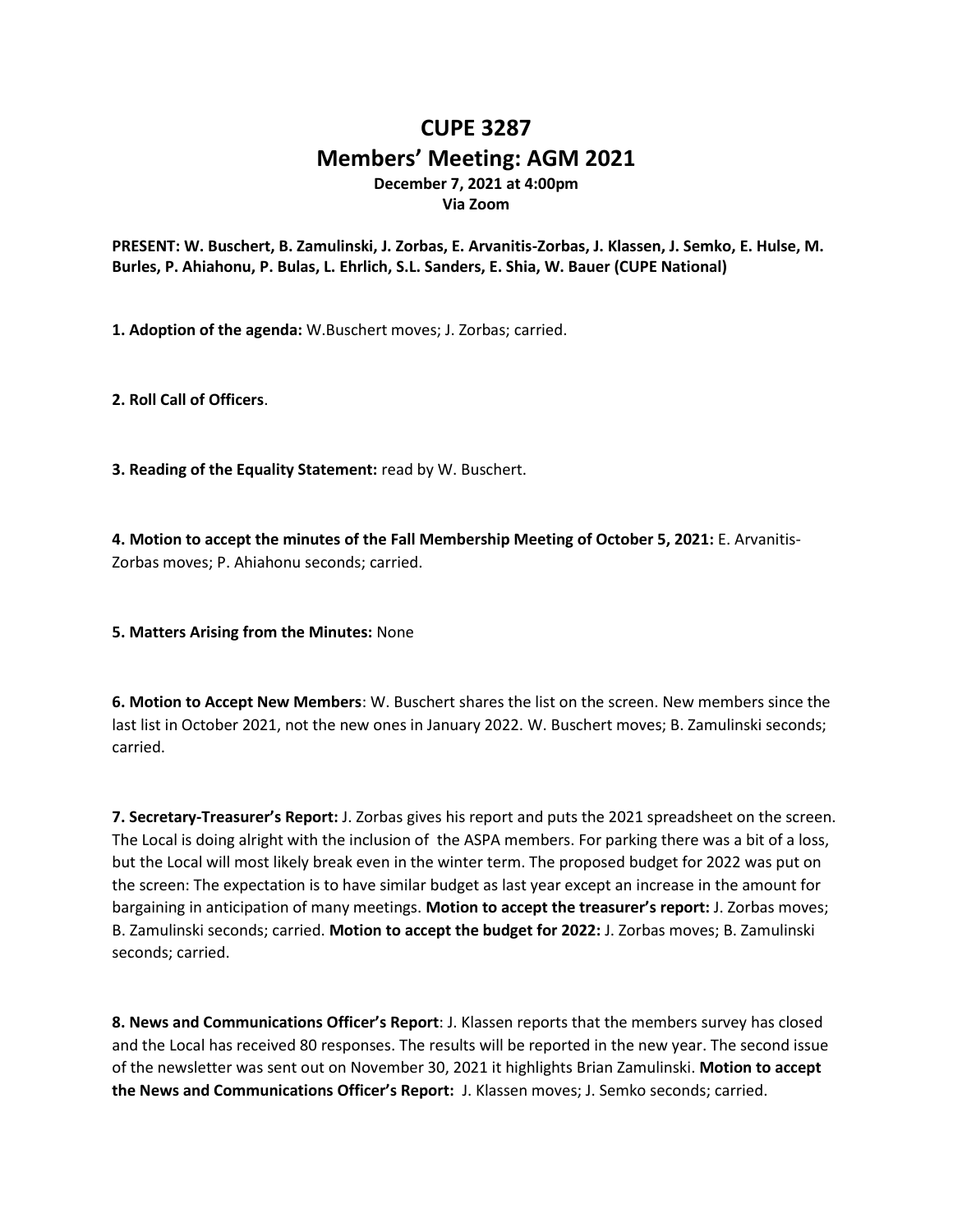## **9. Correspondence & Communications:** None

## **10. Executive Board Report:**

**a. Negotiating Committee Update:** W. Buschert reports several meetings with the Employer and progress has been slow. The external negotiator does not understand what type of work sessional faculty do, a lot of the time has been spent explaining this. Negotiations will continue into the winter term. Bookkeeping items have been agreed to but nothing substantive as of yet.

**b. Grievance & Case Work Report:** W. Buschert explains that sometimes the wrong candidate is appointed to teach a class (they are appointed instead of the one that has ROFR). In the past, the Employer made whole the candidate who should have been appointed and the one appointed continued to teach the class. This happened in two instances this year, but instead the Employer rescinded the contract and gave the wrongly appointed sessional faculty 25% of their stipend and appointed the one with ROFR in their place. In one case the contract was rescinded months after it had been signed. The grievance committee is waiting for dates to begin stage 1 of that grievance. Another issue has come up regarding closely related courses. Last year, a course was transferred from one academic unit to another. The course was renumbered and renamed, and the member who originally had ROFR no longer has it. In the summer the Local raised the objection to the Department Head of the academic unit where the course was transferred to. The Department Head rejected it. Now the Local is appealing it to the Dean and then it will go to a committee as is set out in the Collective Agreement. The grievance committee is also dealing with a harassment case where a senior member of high level University administration is using harassment policies as a tool to silence a member. There is also a member with a proposed grievance, regarding the proposed vaccine mandate.

**c. AP/PD Fund Accounting Concerns:** W. Buschert explains there are discrepancies from the Employer about the balance and previous transactions in the AP/PD fund and Tuition waiver fund. There is money that is not adequately accounted for in the fund. Attempts to resolve it have been unsuccessful. B. Zamulinski states that new people have gotten involved. Five years ago there was a problem, the Employer eventually fixed it. Since then, errors have crept in, double dipping appears to be occuring and the records are not accurate. W. Buschert explains that this does not affect the use of the fund in the next term, but there is a significant discrepancy, thousands of dollars not accounted for in the fund. It will be talked about in the next joint employer, union meeting this week.

**d. For Information**: **Amalgamation of fine arts departments:** W. Buschert states that the Employer has proposed amalgamating its fine arts depts, this could turn out to significantly impact the sessional faculty of those departments. To date, the Local has not been given any other information or told how it might impact sessional faculty.

**Motion to accept the Executive Report**: W. Buschert moves; J. Klassen seconds; carried.